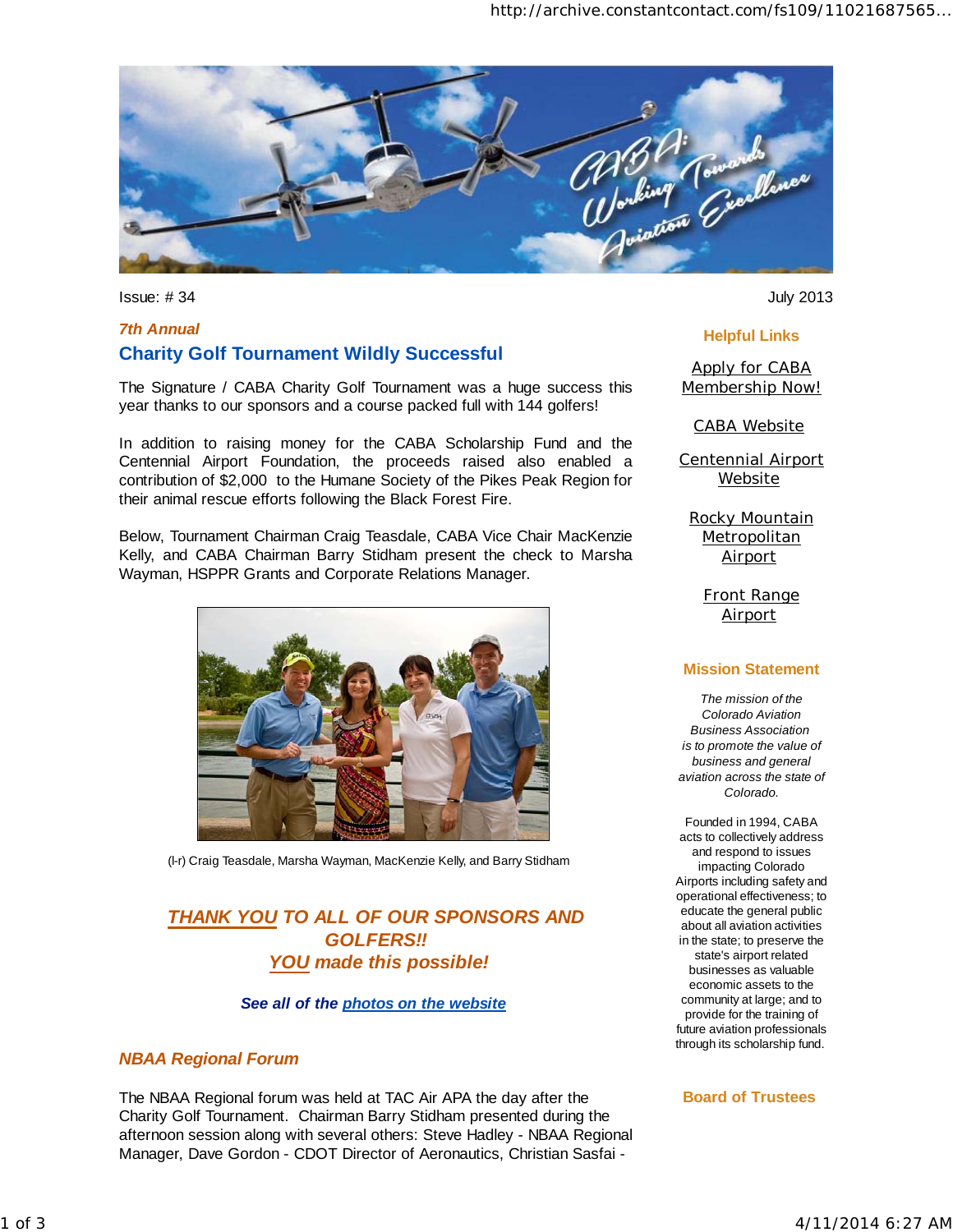COO of TAC Air, Robert Olislagers - Executive Director of Centennial Airport, and Ed Bolen - President and CEO of NBAA.

All agreed that a unified voice in support of general and business aviation is critical to the industry and the state. Mr. Bolen commented that CABA is one of very few groups nationwide able to accomplish so much on behalf of the aviation industry at the local level.

Many new membership contacts were made at the event, and we look forward to our numbers growing again soon! There was also a great deal of interest in CABA from the Colorado Springs area, and we anticipate working together to begin a CABA Region Group in that area. *Stay tuned!*

## *News and Announcements*

**2013 CABA Scholarships** 

Request for applications to be announced, *watch your email!*

**NBAA mentions GA Appreciation Month in Colorado** *Read it here*

**Blog Post praises value of local aviation community and CABA** *Read it here*

## *Upcoming Events*

**Erie Air Fair**  August 10, Erie Municipal Airport KEIK This family oriented event includes aircraft displays, local and regional vendors, children's activities and musical entertainment groups.

### **Spirit of Flight Center Rods & Wings Car Show/Fly-In**

August 10, Spirit of Flight Center 2650 S. Main St., Bldg. A, Erie *(Adjacent to Erie Municipal Airport)*

### **Rocky Mountain Airshow**

August 16 - 18, Rocky Mountain Metropolitan Airport KBJC

## **9th Annual Classic Aircraft and Car Show**

August 17, Front Range Airport KFTG

**CABA Annual Fall Industry Training Event** October 4, Tivoli Student Union, Denver *(Details to be announced soon)*

For details on all events, visit the CABA *Events page*

# *Volunteers wanted!* **Committees can use your help**

CABA always welcomes those interested in participating in our committees and events. By joining our team you WILL have a positive impact on the aviation community in Colorado.

Serving on a committee is a great way to network with fellow aviation

Barry Stidham (Chairman)

MacKenzie Kelly (Vice Chair) Mike Straka (Secretary) Brian Moss (Treasurer)

Scott Dulaney (Membership Director)

> Brittany Davies (Past Chairman)

Kenn Kline Gene Langfeldt Iver Retrum Malachi O'Neill Chris Swathwood TIffany Hillier Casey Boatman (Intern)